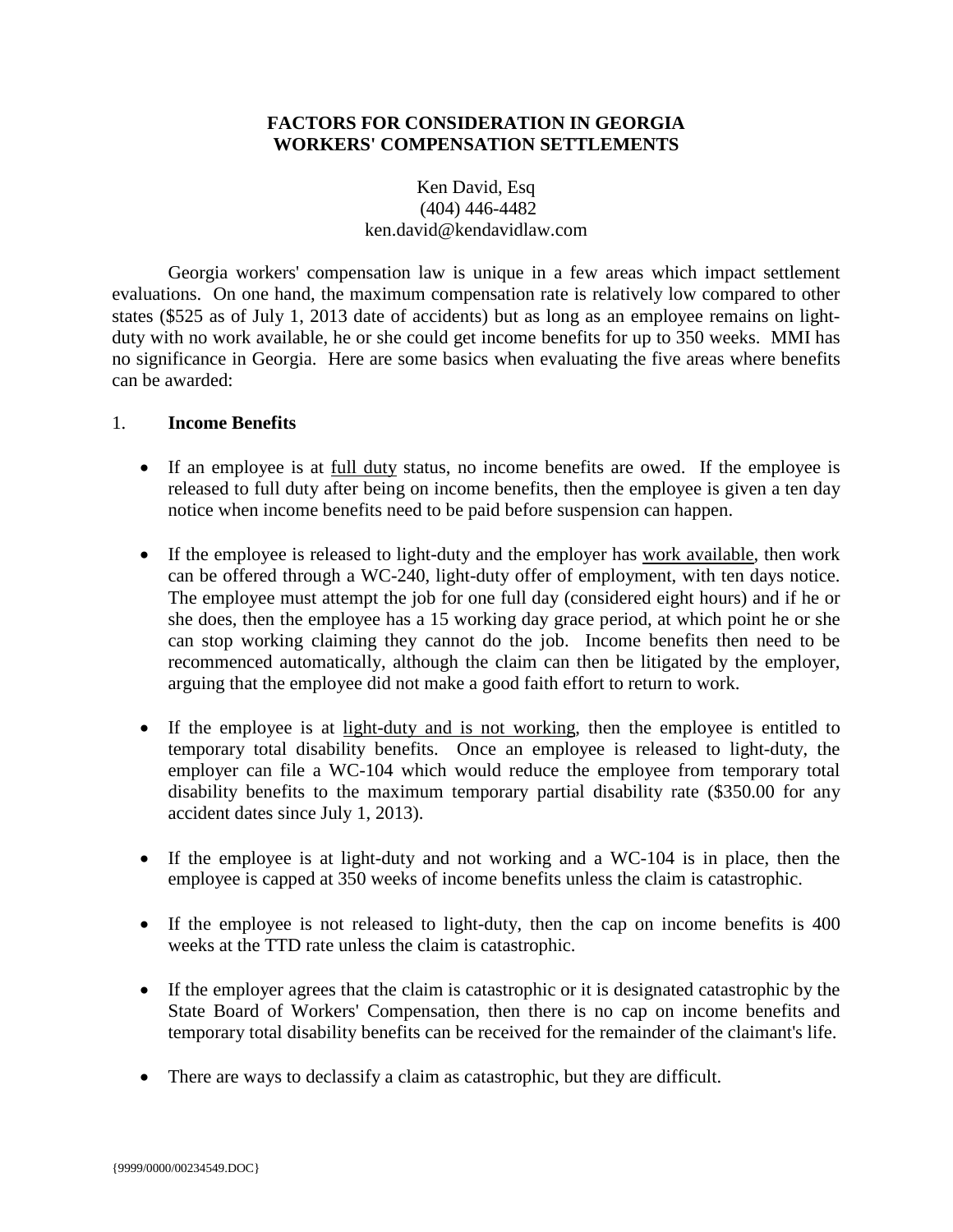- When an employee reaches maximum medical improvement, it has no impact on income benefits. Georgia only considers this a medical term and it will not impact the value of the claim except for the argument that the employee has improved to a point where they are stable. There may be some benefit when discussing medical treatment to argue an employee is at maximum medical improvement, but as a legal matter medical treatment also continues if the doctor indicates it is needed.
- Vocational rehabilitation services are voluntary if a claim is not catastrophic. In most situations, a claimant will not agree to vocational services and you cannot compel someone to participate in vocational rehabilitation unless the claim is catastrophic.
- If an employee is released to light-duty but the employer does not have work available, it is likely that benefits will continue until at least the 350 week cap. Although you can request a hearing to argue that the employee should return to work elsewhere, Georgia law generally does not support that position. More significantly, judges generally do not suspend benefits if an employee remains on light-duty and the employer does not have work available.

# 2. **Permanent Partial Disability Benefits (PPD)**

- Impairment rating is calculated based on a schedule depending on the body part injured. The schedule is found in O.C.G.A. § 34-9-263.
- The permanent partial disability benefits are not due until the employee is no longer receiving income benefits (temporary total or temporary partial benefits). This would occur when the employee returns to work (assuming no TPD is owed) or when the employee reaches the 350 week or 400 week cap.
- PPD is not due in a catastrophic injury as the employee is continuing to receive income benefits for life.
- The PPD rating is in addition to any income benefits that would be owed. In fact, an employee can receive a PPD rating even if he or she returns to work immediately following the accident. Certainly, a rating in such a situation would likely be small (5% or less). However, there are situations where an employee has surgery and returns to work and may have a higher impairment rating (potentially 20%).
- The rating is calculated based on the AMA Guides to Permanent Impairment, Fifth Edition.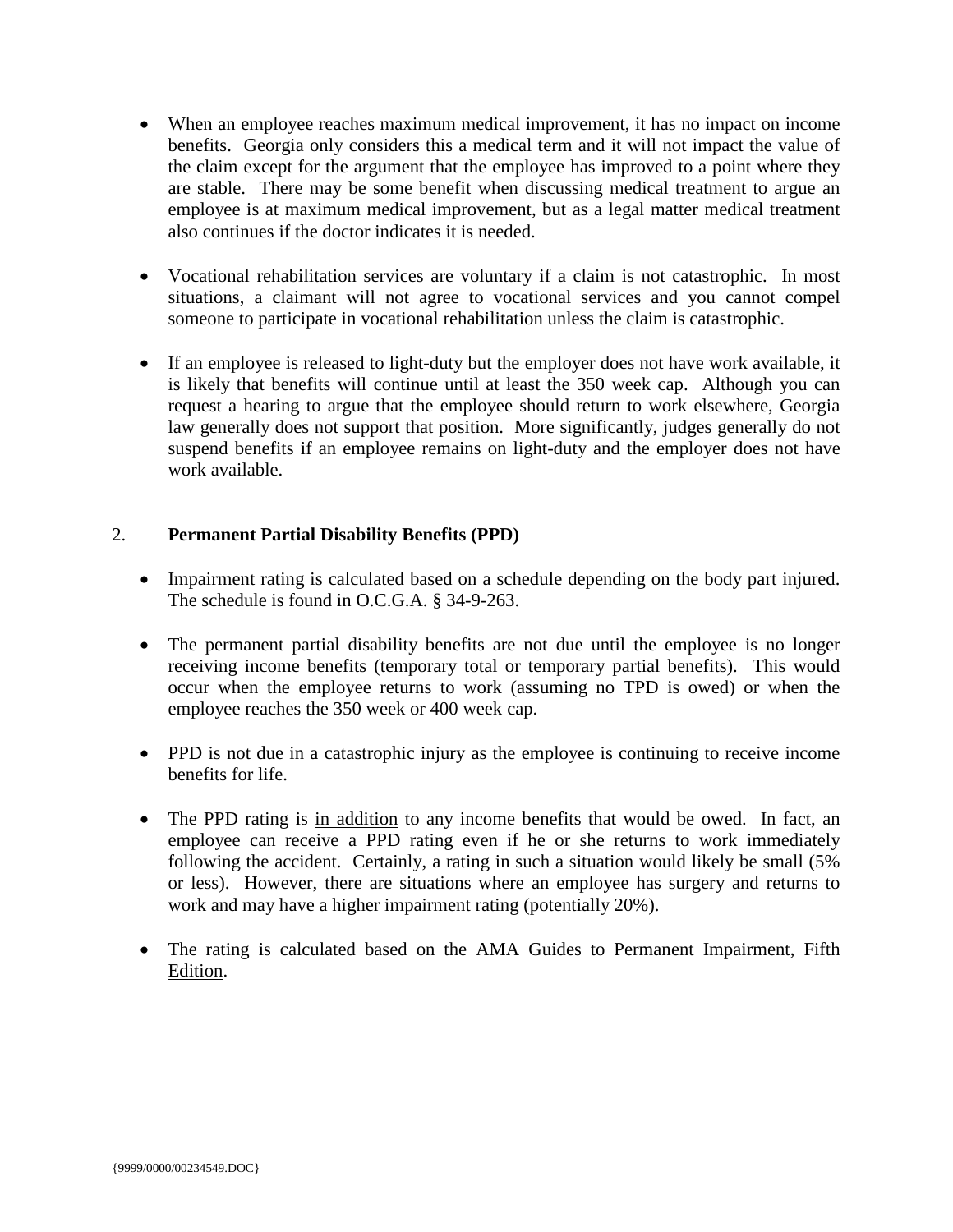### 3. **Medical Treatment**

- For any date of accident before July 1, 2013, the employee is entitled to a lifetime of medical treatment if the medical treatment is related to the work injury.
- For accident dates starting on July 1, 2013, if the claim is not catastrophic, then the employee is capped at 400 weeks of medical treatment. There is no retroactive application of the cap; it only applies to dates of accident starting on July 1, 2013.
- If a claim is catastrophic for any date of accident, there remains no cap on medical treatment if it is related to the work injury.

# 4. **Attorney Fees**

- If there are no disputed legal issues, the employee's attorney must establish that he or she did something to get benefits for the employee in order to be awarded any attorney fees.
- Generally, the attorney fee is 25% of the weekly benefits the claimant is getting and is not in addition to the income benefits the claimant is receiving.
- If the Judge/Board makes a finding that the employer was unreasonable in defending an issue, then the Judge/Board can order assessed attorney fees in one of two ways, depending on the request from the claimant's attorney. Either the attorney will request an assessed fee which is an add-on fee of 25% of income benefits (with no deduction from the employee's income benefits) or the claimant's attorney will ask for fees based on "quantum merit" showing the amount of time/hours he or she spent on the issue. The second way of calculating attorney fees generally arises in two situations: 1) when it is a medical issue and 25% cannot be awarded for income benefits or 2) a small amount is awarded for income benefits for a fixed period of time and the claimant's attorney contends that 25% of those income benefits would be insufficient to compensate for the time spent.
- When evaluating a claim for settlement, unless it would appear that the judge is absolutely going to award benefits, we generally do not recommend factoring in an assessed fee.